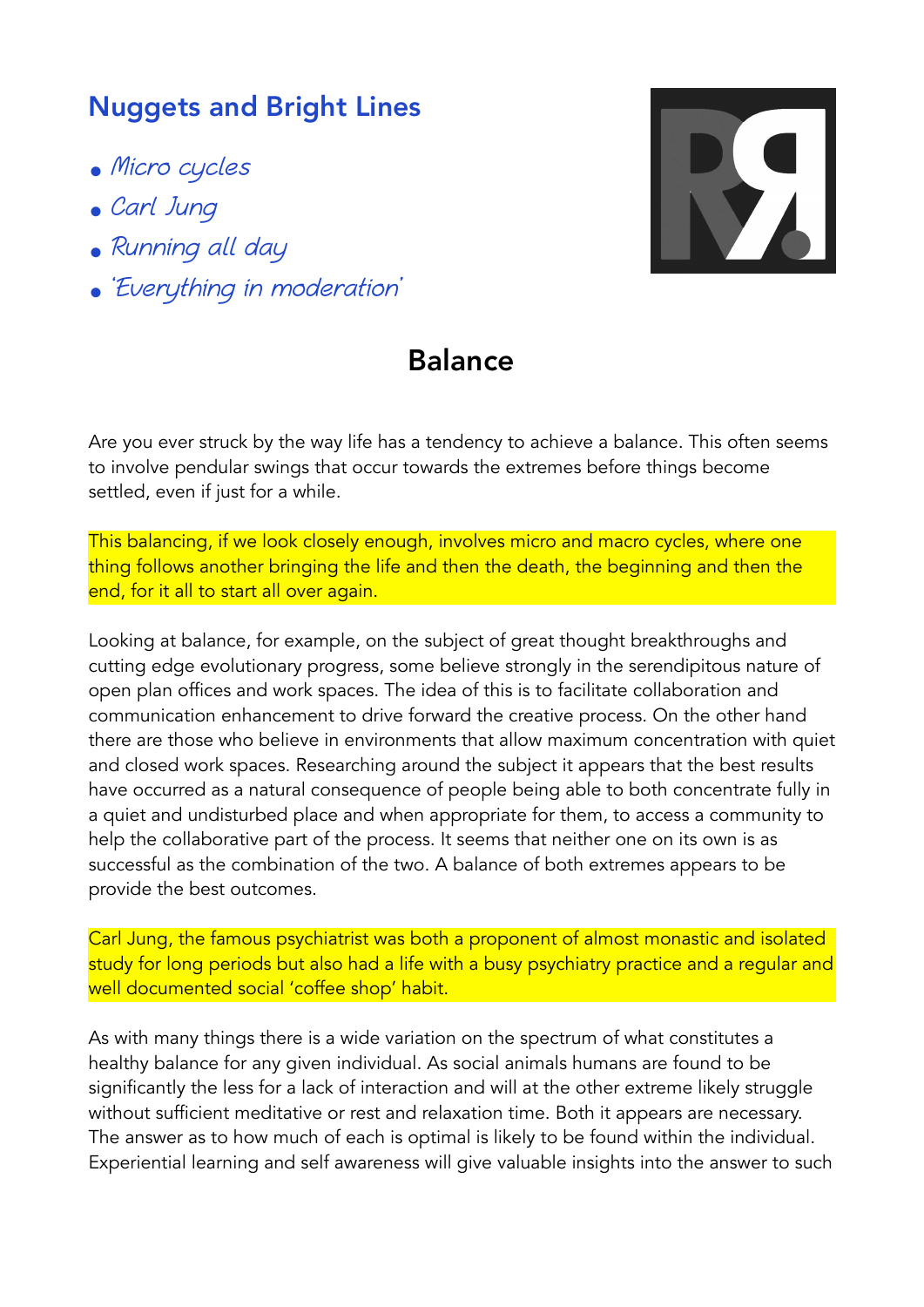questions. One thing is sure and that is that which is heaven to one may well be hell to another.

Athletes who try to run all day and don't rest, those who work all day and don't take breaks and people who sit for long periods and don't move regularly all suffer negative consequences.

As coaches we are guided to tread that fine line with our players between being strong and challenging versus having the softer, friendlier approach. Dan Abrahams calls it stretch or support. We need both it seems to be rounded coaches. Too much of one thing and it does not hit the spot. Ask any player, especially the experienced, about this and they often say how a specific coach always seemed to know what they needed at a particular time. It is a highly valuable skill and one that comes with experience and reflection.

The same applies to rehabilitation. I have spent many hours taking players through from injury to return to play with all the physical and psychological challenges involved. The key understanding that has come from this is the ability to know how much to do, how hard to push a player and when to stop. Do too much and you 'over cook' them with the associated soreness, the effect on the next day's schedule and the risk of complete breakdown. Don't do enough and the player loses confidence and you forfeit valuable time. Better to do the latter and err on the side of caution as with many things of course, but I am sure you get the point.

There has been much talk about internet sabbaticals and internet sabbaths recently with reports of people getting 'burned out' or just plain fatigued by being 'constantly connected'. The internet and all of its associated tools were designed to make lives better. As with so many things is this a case of something designed to be a tool making an extremely bad master?

The topic is deeply discussed by Cal Newport in his book 'Deep Work'. Cal talks frankly about the evidence for balancing our use of the internet in order to be both maximally productive and healthy. It is something so addictive, he says, that we need a conscious vigilance to allow us to recognise its effects on our lives and make the recommended adjustments to maintain a 'healthy balance'. A balance of use where the magnificent leverage of the internet tool enhances our lives without it creeping silently into our relationships and rest time. In the cool light of day there is a healthy middle ground. It is something that needs constant awareness and as Newport says an understanding of the battlefield helps. We certainly may need to initially take stock of how controlled we maybe by tech and how we can regain control so it helps our lives and not dictates our behaviour.

Brian Johnson the prolific philosophical writer and summariser recently wrote about achieving the healthy balance of optimism and realism. I think he recommended hope for breakfast and reality for dinner. What he was promoting are the advantages of setting